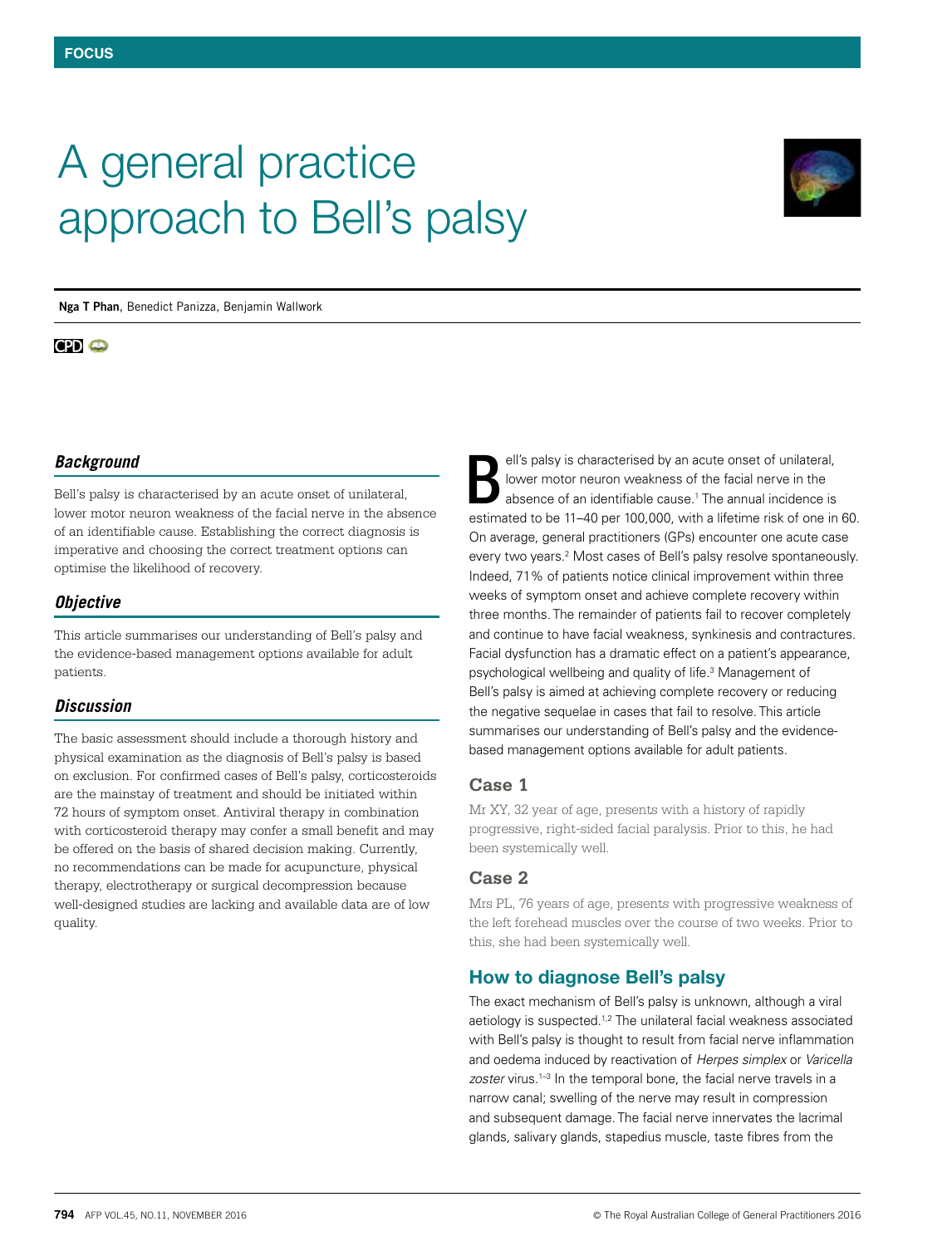anterior tongue, and general sensory fibres from the posterior ear canal and tympanic membrane. In addition to unilateral facial weakness, patients may report dryness of the eye and mouth, taste disturbance and hyperacusis. Specific risk factors for Bell's palsy include pregnancy, severe pre-eclampsia, obesity, hypertension, diabetes and upper respiratory illnesses such as influenza.

Diagnosis of Bell's palsy is based on exclusion.<sup>1-3</sup> The aim of a thorough history and physical examination is to exclude a neurological, otologic, infectious, inflammatory or neoplastic cause, as well as cerebellopontine angle pathology and vascular insufficiency (Box 1). The history should specifically enquire about the onset and timing of symptoms. Onset of Bell's palsy is sudden, but not stroke-like, and tends to evolve over minutes to hours. Facial weakness often worsens while the patient is waiting in the emergency department.

Other more sinister causes of facial palsy can also evolve at the same rapid rate. Gradual progression of symptoms often indicates an infectious or neoplastic cause (eg perineural spread from a previous facial cutaneous squamous cell carcinoma). It is important to note whether a patient has a previous history of Bell's palsy. Although rare, recurrence of Bell's palsy is possible. Underlying medical problems such as previous stroke, brain tumour, cutaneous cancers of the face and neck, parotid tumour, head or facial trauma or recent infection can also predispose patients to facial weakness and should also be considered. Associated symptoms of diplopia, dysphagia, genuine numbness of the face or dizziness are not typical of Bell's palsy and are red flag symptoms suggestive of other diagnoses.

The physical examination should begin with careful inspection of the ear canal and tympanic membrane for *Herpes zoster* infection, suggestive of Ramsay Hunt syndrome.<sup>3</sup> The head and neck should be inspected for cutaneous cancers and palpated for any masses. All cranial nerves should be assessed, with attention to the extent of the facial weakness and whether all nerve branches are involved. The House–Brackmann grading scale is useful for assessing dynamic facial nerve function (Table 1).4–6 Sparing of forehead movement may suggest a central pathology, such as a stroke, or a more peripheral lesion affecting only a single branch of the nerve.

## **Case 1 continued**

Mr XY reported associated symptoms of aural fullness and hyperacusis in his right ear. He denied symptoms of diplopia, dysphagia, numbness of the face or dizziness. His past medical history was significant for chronic lower back pain, which was mechanical in nature. Physical examination revealed normal external auditory canals and tympanic membranes bilaterally. Assessment of facial nerve function on the right side was a House–Brackmann Grade VI, with no evidence of facial movement. The remainder of the head and neck and cranial nerve examinations were within normal limits. Mr XY was diagnosed with Bell's palsy.

## **Case 2 continued**

Mrs PL denied any otalgic symptoms, diplopia, dysphagia, numbness of the face or dizziness. Her past medical history was significant for multiple cutaneous cancers (including a previous moderately differentiated squamous cell carcinoma excised from the left temporal region), hypertension and type 2 diabetes mellitus. Physical examination revealed normal external auditory canals and tympanic membranes bilaterally. Assessment of the facial nerve function on the left side showed loss of tone only in the forehead muscles. The remainder of the head and neck and cranial nerve examinations were within normal limits. Mrs PL was thought to have Bell's palsy.

## The diagnosis is Bell's palsy – What to do now?

Bell's palsy is thought to result from facial nerve inflammation and oedema; thus, corticosteroids are the mainstay of treatment and their use has been supported by a number of well-designed, randomised controlled trials.<sup>1-4,7</sup> Meta-analyses have shown that the rate of residual facial dysfunction at six months is 23% in patients who received corticosteroid treatment, compared with 33% in the control group. On the basis of a recent review, the

## Box 1. Causes of facial weakness

#### Neurological

- Stroke (upper motor neuron palsy)
- Guillain–Barré syndrome
- Multiple sclerosis

## Otologic

- Acute or chronic otitis media
- Malignant/necrotising otitis externa
- Cholesteatoma
- Schwannoma

#### Infectious

- *• Herpes zoster* virus
- Mumps
- Rubella
- Epstein–Barr virus

#### Inflammatory

• Sarcoidosis

#### **Neoplastic**

#### • Cerebral tumour

- Cutaneous cancer of the face and neck
- Parotid tumour
- Metastatic tumour
- Lymphoma

#### Idiopathic

• Bell's palsy

#### Trauma

- Temporal bone fracture
- Surgical intervention with subsequent damage to the facial nerve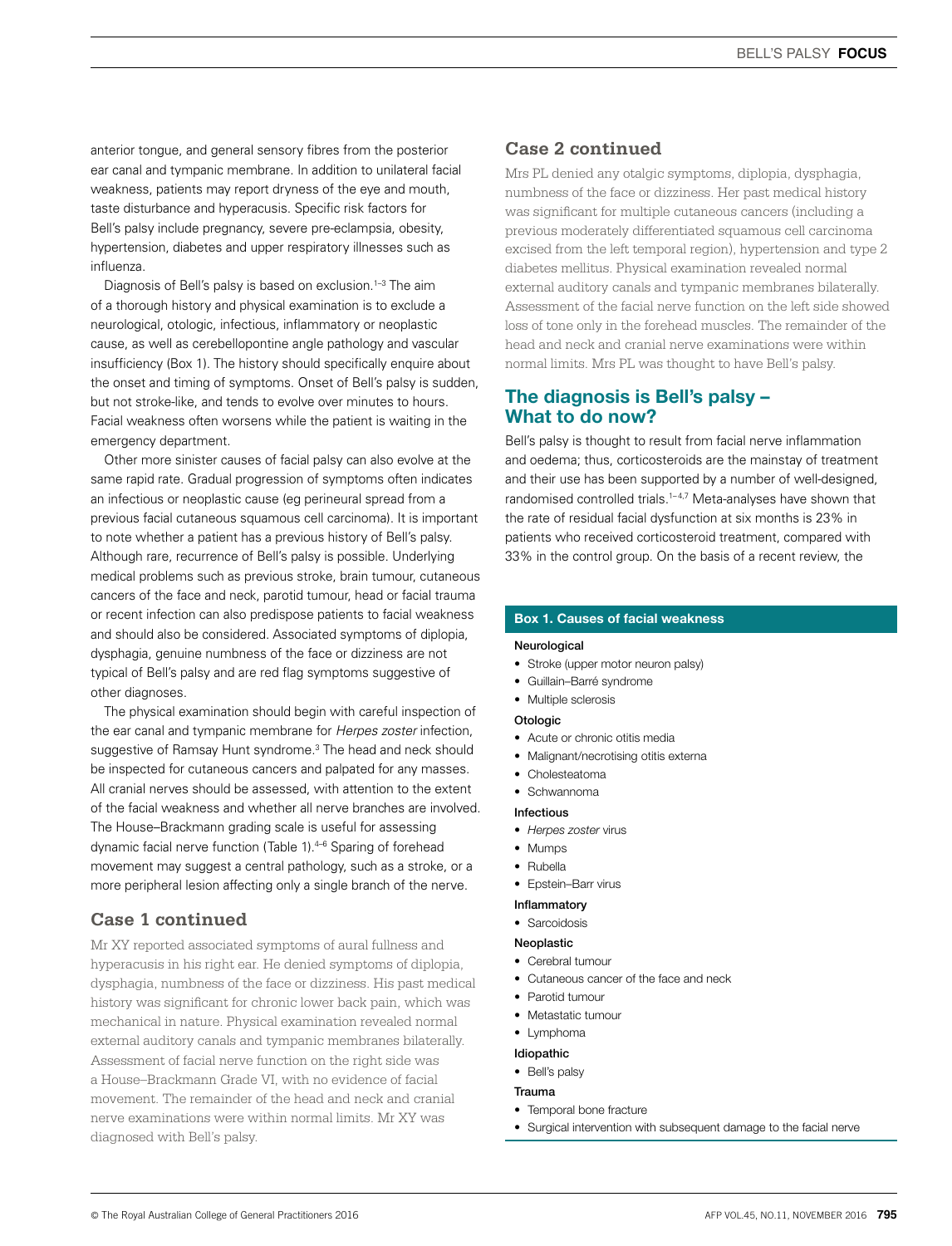American Academy of Otolaryngology has recommended a 10-day course of oral steroids, with at least five days at a high dose (either prednisolone 50 mg daily for 10 days or prednisone 60 mg daily for five days, then tapered over five days).<sup>3</sup> Oral steroids should be initiated within 72 hours of symptom onset. The benefit of treatment after 72 hours is less clear.

To date, there is no evidence to suggest that oral antiviral therapy alone is effective for the management of Bell's palsy.<sup>1,3</sup> With regard to the rate of facial nerve recovery, antiviral therapy alone has been shown to be inferior to corticosteroid therapy. Well-designed clinical trials have shown that antiviral therapy in combination with corticosteroid therapy is of no additional benefit, compared with corticosteroid therapy alone; however, a small benefit cannot be completely excluded. Currently, the most extensively studied antiviral agents are acyclovir (400 mg five times daily) and valacyclovir (1000 mg three times daily). The main adverse effects associated with these drugs are nausea,

## Table 1. The House–Brackmann grading scale for assessing dynamic facial nerve function

| Grade I   | Normal function                                                   |
|-----------|-------------------------------------------------------------------|
|           | Normal facial function in all areas                               |
| Grade II  | Mild dysfunction                                                  |
|           | Slight weakness noticeable on close inspection                    |
|           | Slight synkinesis                                                 |
|           | Normal symmetry and tone at rest                                  |
|           | Moderate to good forehead movement                                |
|           | Complete eye closure with minimal effort                          |
|           | Slight asymmetry of the mouth                                     |
| Grade III | Moderate dysfunction                                              |
|           | Obvious but not disfiguring weakness                              |
|           | Noticeable synkinesis, contractures and/or hemi-<br>facial spasms |
|           | Normal symmetry and tone at rest                                  |
|           | Slight to moderate forehead movement                              |
|           | Complete eye closure with effort                                  |
|           | Slight asymmetry of the mouth with maximum effort                 |
| Grade IV  | Moderately severe dysfunction                                     |
|           | Obvious and disfiguring weakness                                  |
|           | Normal symmetry and tone at rest                                  |
|           | No forehead movement                                              |
|           | Incomplete eye closure                                            |
|           | Asymmetry of the mouth with maximum effort                        |
| Grade V   | Severe dysfunction                                                |
|           | Barely perceptible movement                                       |
|           | Asymmetry at rest                                                 |
|           | No forehead movement                                              |
|           | Incomplete eye closure                                            |
|           | Slight mouth movement                                             |
| Grade VI  | <b>Total paralysis</b>                                            |
|           | No facial movement                                                |

vomiting and diarrhoea. Given that there is a small potential for benefit and the adverse effects are of low risk, the American Academy of Otolaryngology has recommended that patients are offered combination corticosteroid and antiviral therapy within 72 hours of symptom onset, based on shared decision making.<sup>3</sup> As previously discussed, it is important to exclude Ramsay Hunt syndrome on physical examination. Management of Ramsay Hunt syndrome entails antiviral therapy, often given intravenously, in addition to corticosteroids.

Patients with incomplete eye closure are at risk of foreign body deposition, exposure keratitis, corneal ulceration and eventual loss of vision.<sup>3,7</sup> Eye-protective measures in these patients are imperative. To prevent corneal damage, patients are encouraged to wear sunglasses when outdoors, use lubricating eye drops/ ointments regularly and tape the eyelid shut overnight when sleeping. GPs should also counsel patients to immediately report any symptoms of eye irritation, pain or changes to vision.

For patients who are interested in adjunctive forms of treatment such as acupuncture, physical therapy or electrotherapy, currently no recommendations can be made because there is a lack of well-designed studies.1–3 Use of these treatments should be based on assessment of benefit versus harm and shared decision making. Similarly, no recommendation can currently be made regarding surgical decompression as a form of treatment for Bell's palsy, because the available data are of low quality.

# When should a patient be referred?

GPs should refer patients with new or worsening neurological findings, facial diplegia, ocular symptoms or complications, or incomplete facial nerve recovery three months after initial symptom onset. These patients should be referred to a neurologist or otolaryngologist.3 A second opinion is warranted in these groups of patients, as a condition other than Bell's palsy may be the cause for facial weakness.

Investigations for neoplasms along the course of the facial nerve should be performed and include magnetic resonance imaging (MRI) or high-resolution computed tomography. MRI is useful for evaluating the brainstem, cerebellopontine angle, interfaces between bone and soft tissues, and the parotid gland. In red-flag cases where the initial MRI result is negative, it may be useful to repeat the scan in three months if the clinical suspicion is high. Computed tomography is better suited for evaluating the intratemporal segment of the nerve.<sup>7</sup> Patients with incomplete eye closure, ocular symptoms or complications require a referral to an ophthalmologist for further evaluation and treatment.

From a psychological point or view, patients with facial dysfunction suffer from depression and a reduced quality of life as a result of their appearance.<sup>3</sup> Patients may benefit from support and counselling to cope with the emotional and physical consequences of their condition. Reconstructive procedures are also available to improve the appearance and function of the face;